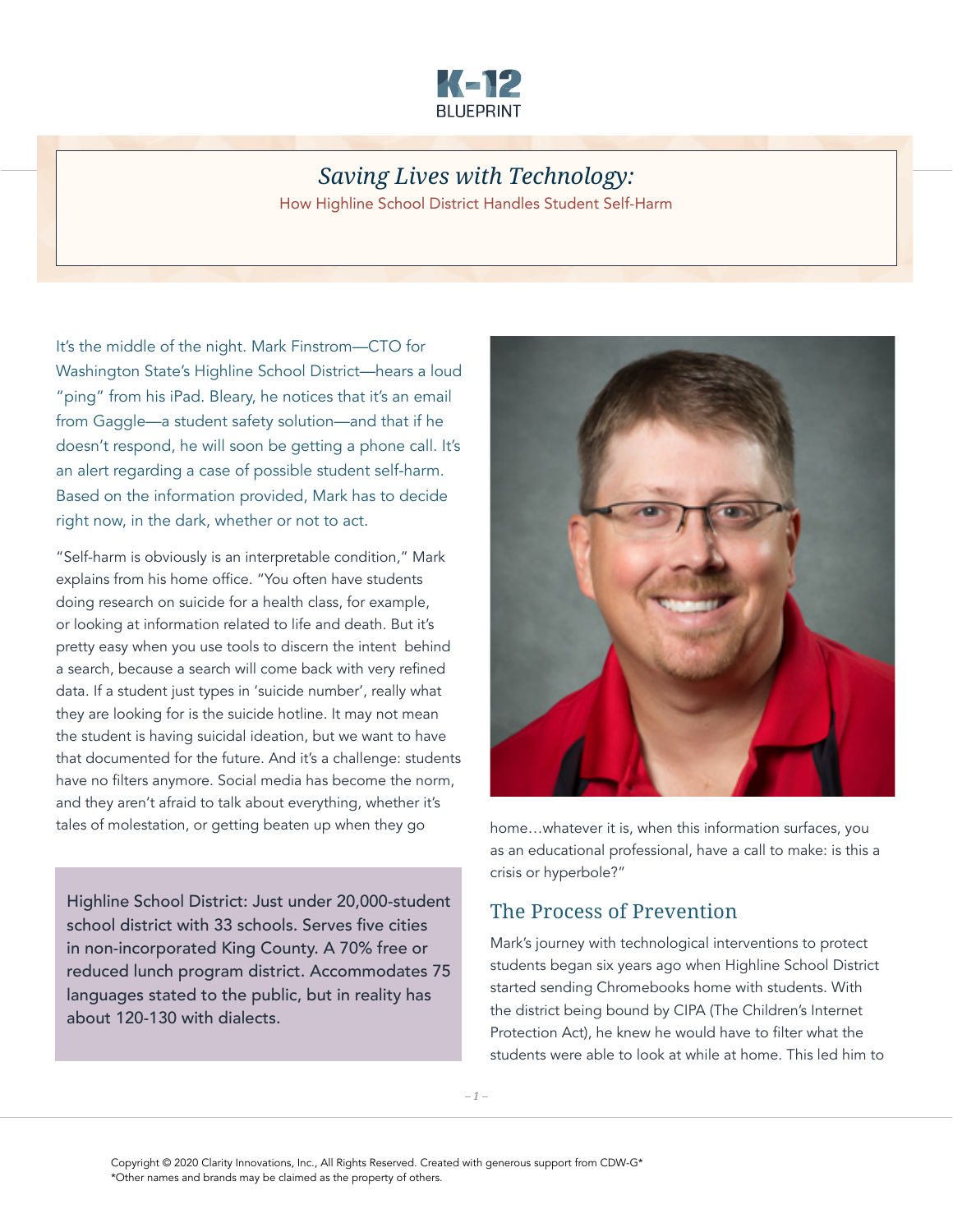GoGuardian—a data monitoring and management solution—and the district signed on as one of the company's first clients.

"As time went on, I met with GoGuardian several times and said 'You guys have actually saved a couple of kids lives by providing me alerts,'" Mark says. "So they built Smart Alerts, a suicide tracking package, based on our conversations. These were initially designed for routing traffic to counselors, principals, etc. and would prioritize traffic by a low-level threats, mid-level threats, and threats of immediate concern."

"Students have no filters anymore. Social media has become the norm, and they aren't afraid to talk about everything, whether it's tales of molestation, or getting beaten up when they go home…whatever it is, when this information surfaces, you as an educational professional, have a call to make: is this a crisis or hyperbole?"

Mark began having conversation with another student safety solution, Gaggle, after the CEO reached out to the district two years ago, offering to review their network at no cost. Gaggle ended up finding traffic that GoGuardian didn't see and that Highline's firewall wasn't blocking. After investigating, Mark found that the traffic was predominantly regarding student welfare.

"Kids were chatting about how they wanted to kill themselves, how they've tried cutting, how no one understands them…So I realized I had an obligation to do something about it," Mark explains. "So we developed a detailed process for analyzing these different alerts. If an alert comes through that has to do with suicidal ideation, I'm going to forward it to the student's principal, because they're going to know whether or not the student is vulnerable. How? Well, one of the commitments that we have as a school

district is to know every student by name, strength, and need; and to prepare them for the future they choose. So if you are a principal at a school with 600 students, you had better know all 600 students' names. And while you may not know them intimately, you will know enough about them to know if their intentions are 'true' or if they're just for attention… which, in and of itself, could be a precursor to something more serious."

In the past six years, Mark estimates that—based on his alerts—he's had over two dozen conversations with parents saying, "Your child is just about ready to commit suicide."

# Collection and Correction

While sensitive student data is captured, students are not literally observed. Web traffic is collected, but Highline only collects traffic based on the criterion that Mark has provided.

"If it's a simple violation, I want that web traffic," Mark explains. "If it's an at-risk situation, yes: I want that web traffic. If it's a violation…I don't care if a student is swearing, but I want data that shows gradual escalation if it indicates that at some point they might explode, which could result in them coming into the school with a gun, for instance."

In addition to CTO, Mark is also Highline's District Emergency Response Team Leader, with a team of individuals across all support services reporting to him. The team routinely talks about emergencies and possible tactics, with this information feeding BERT

Highline uses three domains: a G-Suite domain, a Microsoft Teams-based domain, and a Highline Schools-specific domain. Utilizing multiple accounts allows a redundancy so that if any account is attacked, operation can still resume.

*– 2 –*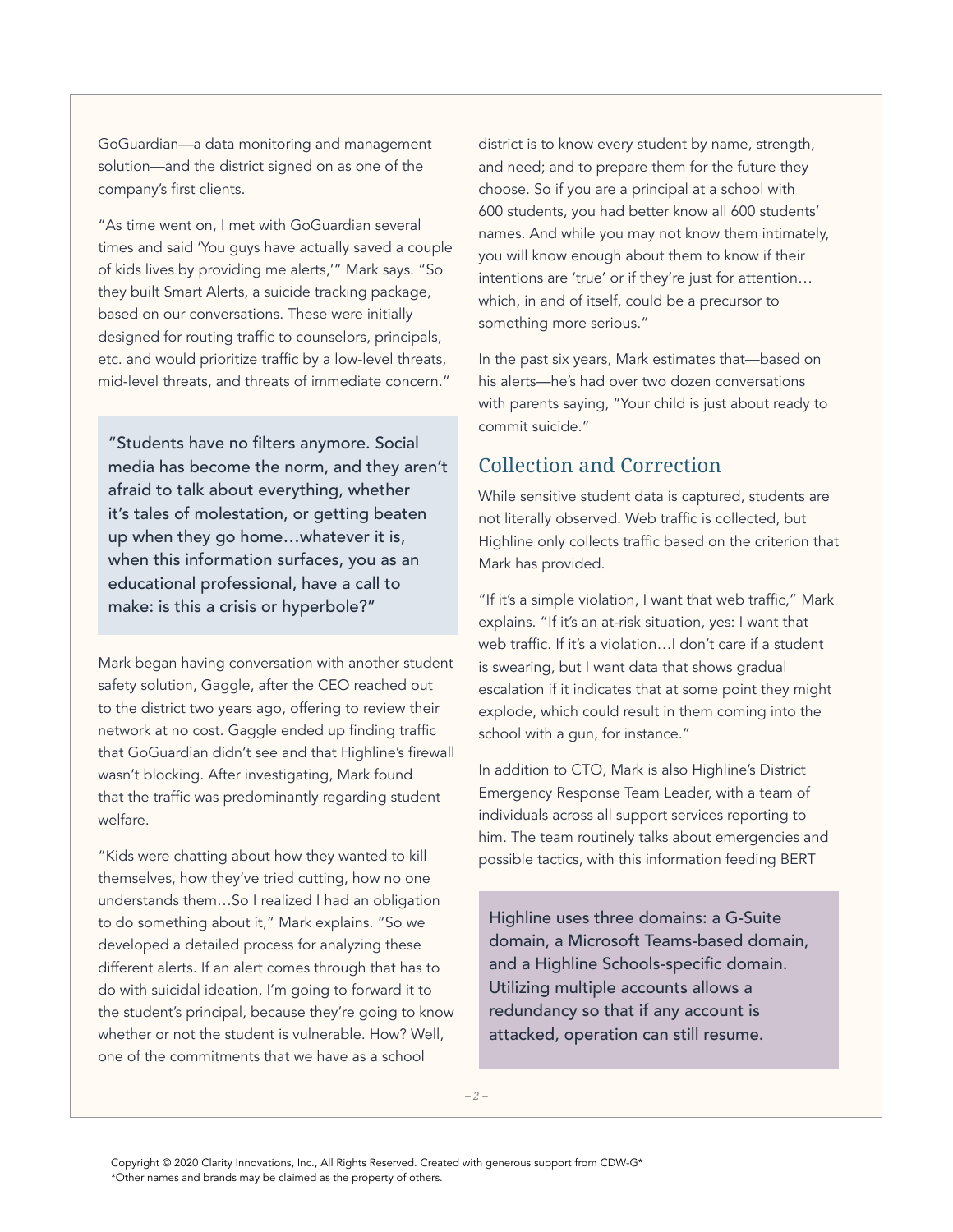teams (Building Emergency Response Teams). The District Emergency Response Team decided to merge the district's suicide prevention efforts with their own to become even more vigilant.

"Before Gaggle, I was getting nearly 100 messages a day," Mark says. " If something comes through as QCON (Questionable Content), it all needs to be captured so that if there are other violations associated with that student, we can go, 'OK, I can see that about three weeks ago they started to escalate. You need to check in with the student.' But the alerts can be any sort of questionable content, such as access to sexually explicit videos. I had an alert regarding that type of incident just last night. Now an email is sent directly to the school on questionable content."

"If you are a principal at a school with 600 students, you had better know all 600 students' names. And while you may not know them intimately, you will know enough about them to know if their intentions are 'true' or if they're just for attention…which, in and of itself, could be a precursor to something more serious."

# All Together Now

Technology is useless if there isn't a strategy and structure behind it. Mark realized early on that the way that people work together is critical for success with any of these student safety applications.

"You can roll out these applications, but if you don't have the process and a common language surrounding them, then what you've introduced is now a variable," Mark says. "For example, you'll have a school say they are going to do something differently than what the district said. You are not allowed to do that! So that results in a retraining, as well additional professional development to make sure our educators

and administrators truly understand the protocols and process. You can't have ambiguity. There is far too much at stake."



#### Managed Services

To help mitigate misuse while outside of school, Highline controls when certain classifications of students can be on the devices when at home. Regarding teachers, Mark and his team surveyed teachers to determine their internet bandwidth at home, and to confirm that the device that we gave them is operating correctly, while setting them up with remote learning tools.

Highline uses a product called Learn Platform which analyzes educational applications and provides feedback to see if that product meets state requirements for FERPA (Family Educational Rights and Privacy Act) and CIPA, for instance, and to see if the company has suffered any breaches. Applications are then vetted through a digital tools teams, and if there are any issues—such as a need to decouple chat, for instance—that team works with the vendor on those issues.

*– 3 –*